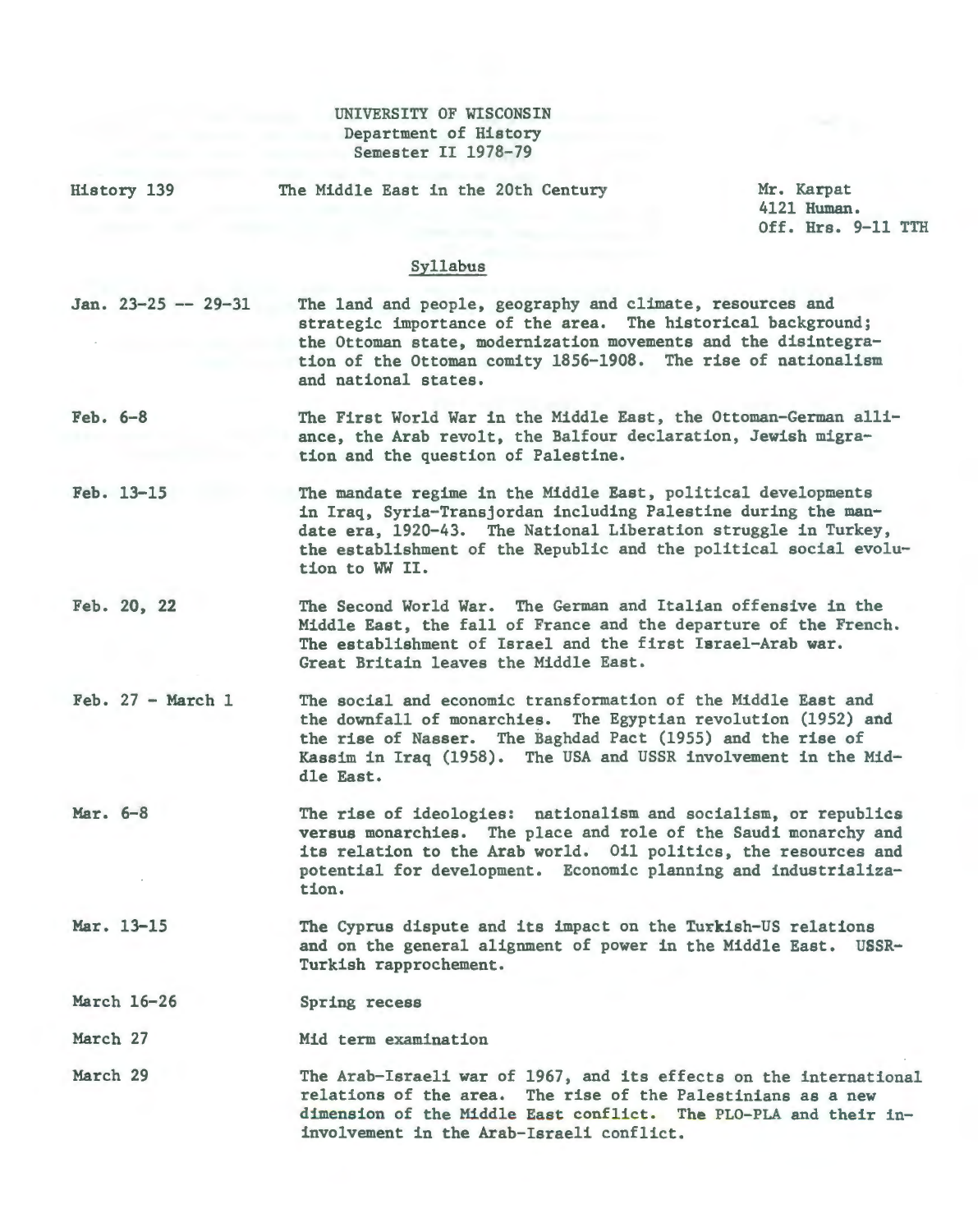## UNIVERSITY OF WISCONSIN Department of History Spring 1979

History 139

THE MIDDLE EAST IN THE 20TH CENTURY

Mr. Karpat

## Bibliography

I. General books on the history, culture, and society of the Middle East.

Armajani, Y., Middle East; Past and Present, 1969 Brocklemann, Carl, History of the Islamic Peoples, 1947 Cambridge, History of Islam, 2 vols., 1970 Coon, Carleton, Caravan, The History of the Middle East, 1958 Fisher, Sydney, The Middle East, A History, 1959 Gibb, H.A.R., Mohammedanism, 1962 Guillame, A., Islam, 1954 Khan, Zaffullah, Islam; Its Meaning for Modern Man, 1962 Kirk, G., A Short History of the Middle East, 1970 Landau, J. , Man, State and Society in the Cont. Middle East, 1972 Landen, Robert, The Emergence of the Modern Middle East, 1970 Lenczowski, George, The Middle East in World Affairs, 1962 Lewis, Bernard, The Arabs in History, 1960 al-Marayati, The Middle East, 1972 Malone, Joseph J., The Arab Lands of Western Asia, 1973 Rahman, Fazlur, Islam, 1968 Rivlin, B., and Szyliowicz, J., The Contemporary Middle East, 1965 C. Legum, ed., Middle East Contemporary Survey, 1978

II. Books on social, cultural and political aspects and international relations of the Middle East.

Abu-Lughod, I., The Transformation of Palestine, 1971 Abu-Lughod, Ibrahim, The Arab-Israeli Confrontation 1967, 1969 Algar, H., Religion and State in Iran, 1785-1906 Averni, Uri, Israel without Zionists, 1968 Baer, Gabriel, Studies in the Social History of Modern Egypt, 1969 Banani, Amin, The Modernization of Iran 1921-1941, 1961 Berger, Monroe, The Arab World Today, 1964 Bernstein, Marver, The Politics of Israel, 1957 Binder, Leonard, ed., Politics in Lebanon, 1966 Blaxland, Gregory, Egypt and Sinai; Eternal Battleground, 1968 Blyden, Edward W., Christianity, Islam and the Negro Race, 1967 Bush, B. Cooper, Mudros to Lausanne; Britain's Frontier in West Asia, , Edward W., Christianity, Islam and the Negro Race, 1967<br>B. Cooper, Mudros to Lausanne; Britain's Frontier in West Asia<br>1918-23, 1976 Campbell, John, Defense of the Middle East, 1960 Cofford, Mary L., The Land and People of the Arabian Peninsula, 1977 Cremeans, Charles D., The Arabs and the World, 1963 Daniel, Norman, Islam and the West; The Making of an Image, 1960